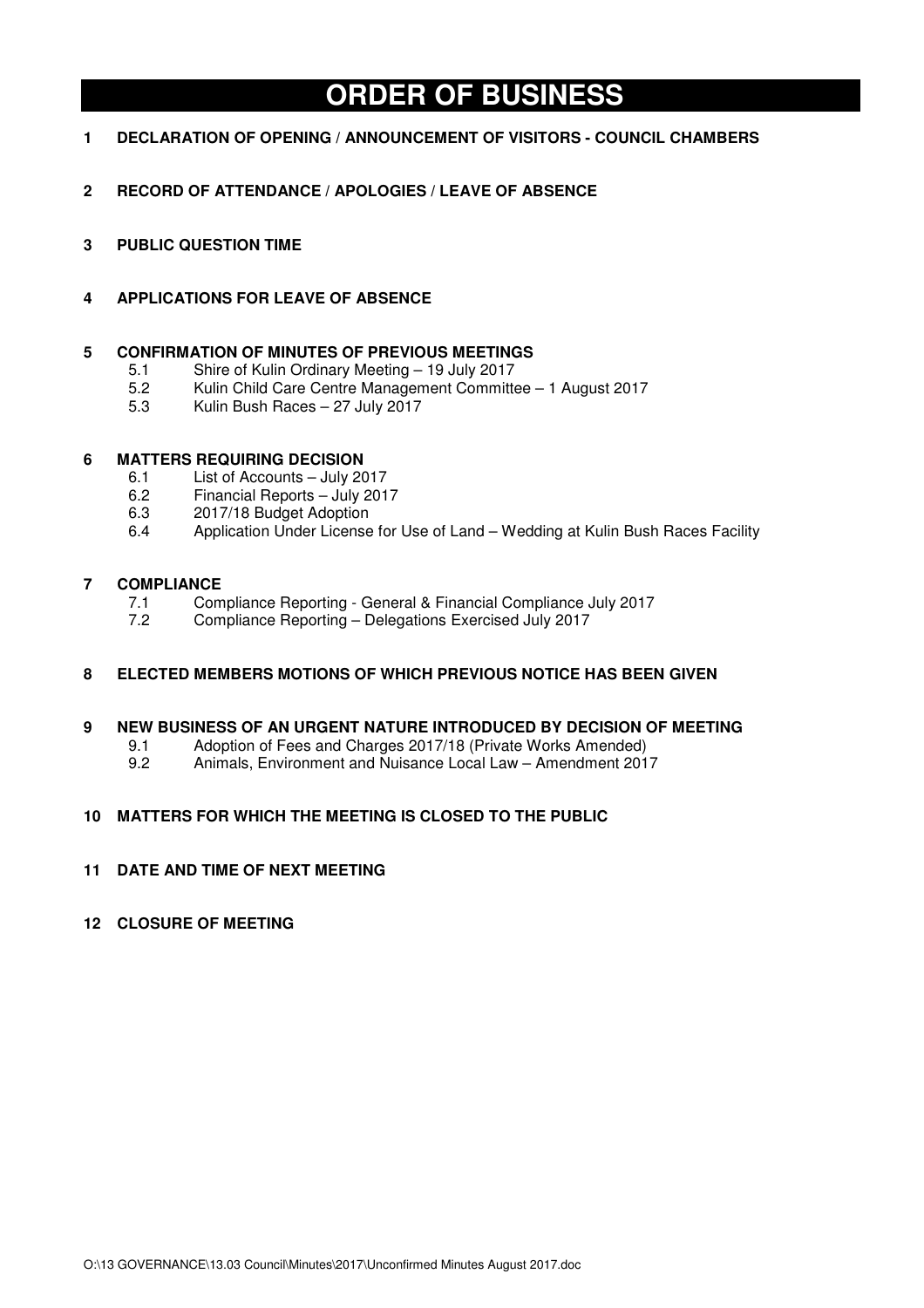# **Minutes of an Ordinary Meeting of Council held in the Council Chambers on Wednesday 16 August 2017 commencing at 4:28pm**

# **1. DECLARATION OF OPENING / ANNOUNCEMENT OF VISITORS**

# **2. RECORD OF ATTENDANCE/APOLOGIES/LEAVE OF ABSENCE**

| Attendance          |                                |                    |
|---------------------|--------------------------------|--------------------|
| BD West             | President                      | West Ward          |
| <b>RD Duckworth</b> | Deputy President               | West Ward          |
| HT McInnes          | Councillor                     | <b>Town Ward</b>   |
| G Robins            | Councillor                     | <b>Town Ward</b>   |
| MJ Ledwith          | Councillor                     | West Ward          |
| R Bowey             | Councillor                     | <b>Town Ward</b>   |
| <b>BP Taylor</b>    | Councillor                     | <b>Central War</b> |
| R O'Brien           | Councillor                     | Central War        |
| L Varone            | Councillor                     | East Ward          |
| N Mason             | <b>Chief Executive Officer</b> |                    |
| C Vandenberg        | Deputy CEO                     |                    |
| J Hobson            | Manager of Works               |                    |
|                     |                                |                    |

**Apologies** N Thompson ESO / Minutes Town Ward Town Ward West Ward Town Ward Central Ward **Central Ward** East Ward

#### **3. PUBLIC QUESTION TIME**  Nil

# **4. APPLICATIONS FOR LEAVE OF ABSENCE**  Nil

# **5. CONFIRMATION OF MINUTES OF PREVIOUS MEETINGS**

Shire of Kulin Ordinary Meeting – 19 July 2017

**01/0817** 

**Moved Cr Bowey Seconded Cr Varone that the minutes of the Ordinary Council Meeting held on 19 July 2017 be confirmed as a true and correct record.** 

 **Carried 9/0** 

Kulin Child Care Centre Management Committee – 1 August 2017

**02/0817** 

**Moved Cr Bowey Seconded Cr Robins that the minutes of the Kulin Child Care Centre Management Committee Meeting held 1 August 2017 be received.** 

 **Carried 9/0** 

Kulin Bush Races – 27 July 2017

**03/0817 Moved Cr O'Brien Seconded Cr Taylor that the minutes of the Kulin Bush Races General Meeting held 27 July 2017 received.**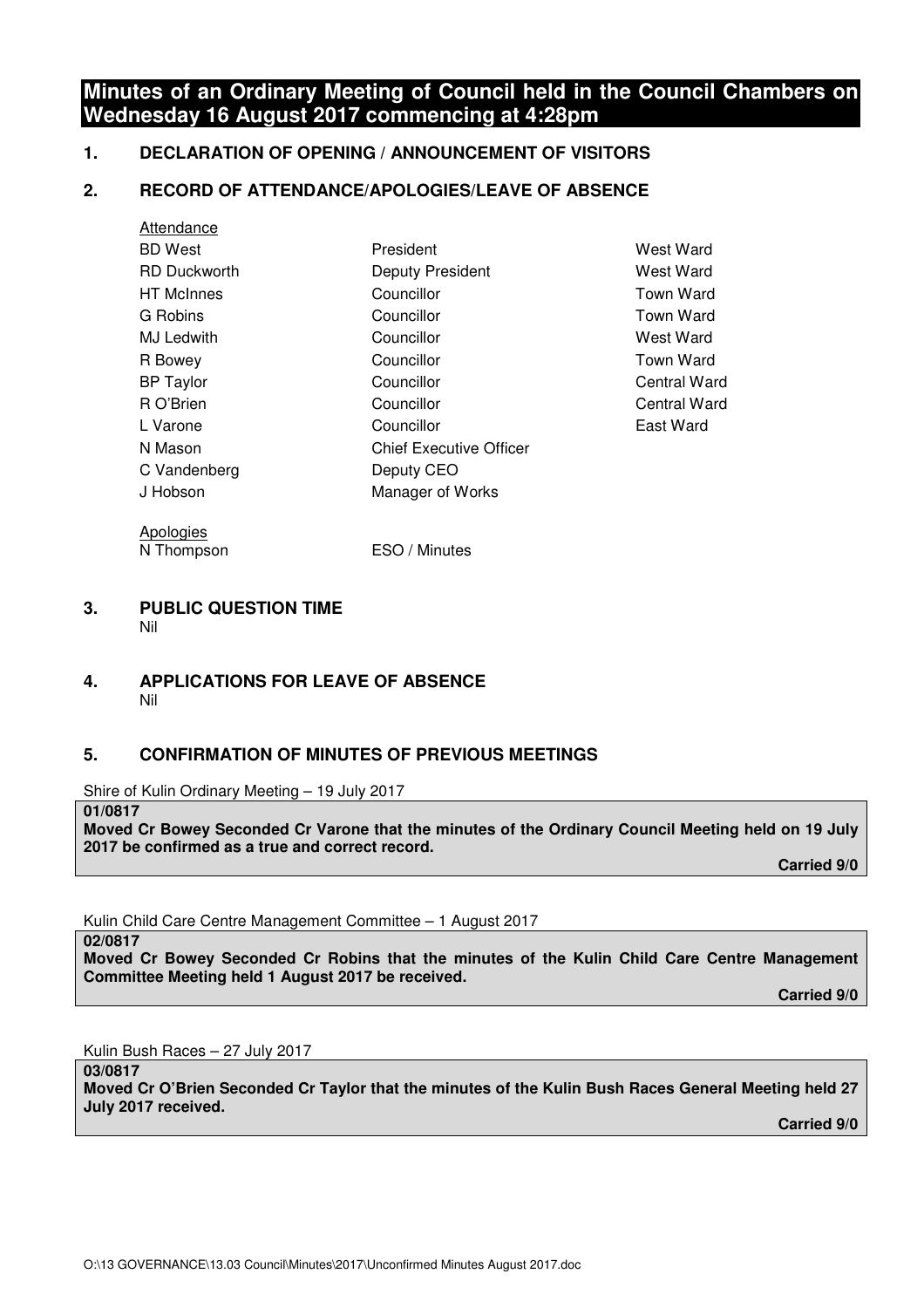# **6 MATTERS REQUIRING COUNCIL DECISION**

**CEO Noel Mason declared a financial interest in Item 6.1 – EFT's 12874, 13028 & 13068.** 

# **6.1 List of Accounts – July 2017**

**RESPONSIBLE OFFICER:** DCEO **FILE REFERENCE:** 12.06 **AUTHOR:** DCEO **STRATEGIC REFERENCE/S:** 12.01 **DISCLOSURE OF INTEREST:** Nil

#### **SUMMARY:**

Attached is the list of accounts paid during the month of July 2017 for Council's consideration.

**BACKGROUND & COMMENT:**  Nil **FINANCIAL IMPLICATIONS:**  Nil **STATUTORY AND PLANNING IMPLICATIONS:**  Nil **POLICY IMPLICATIONS:**  Nil **COMMUNITY CONSULTATION:**  Nil **WORKFORCE IMPLICATIONS:**  Nil

#### **OFFICER'S RECOMMENDATION:**

That July payments being cheque No's 235 (Trip Fund), 366 (Trust Fund) 2000 - 2001 (Bush Races), 36819 - 36836 (Municipal), EFT No's 12846 - 13103, DD6220.1 - DD6220.10 (Municipal), credit card payments, creditor payments, and other vouchers from the Municipal Fund totalling \$833,992.41 be received.

#### **VOTING REQUIREMENTS:**

Simple majority required.

#### **04/0817**

**Moved Cr Duckworth Seconded Cr Robins that July payments being cheque No's 235 (Trip Fund), 366 (Trust Fund) 2000 - 2001 (Bush Races), 36819 - 36836 (Municipal), EFT No's 12846 - 13103, DD6220.1 - DD6220.10 (Municipal), credit card payments, creditor payments, and other vouchers from the Municipal Fund totalling \$833,992.41 be received.** 

 **Carried 9/0** 

# **6.2 Financial Reports – July 2017**

| <b>RESPONSIBLE OFFICER:</b>         | DCEO  |
|-------------------------------------|-------|
| FILE REFERENCE:                     | 12.01 |
| <b>AUTHOR:</b>                      | DCEO  |
| <b>STRATEGIC REFERENCE/S:</b>       | 12 O1 |
| <b>DISCLOSURE OF INTEREST: Nill</b> |       |

#### **SUMMARY:**

Attached is the financial report for the period ending 31 July 2017.

# **BACKGROUND & COMMENT:**

Nil

#### **FINANCIAL IMPLICATIONS:**  Nil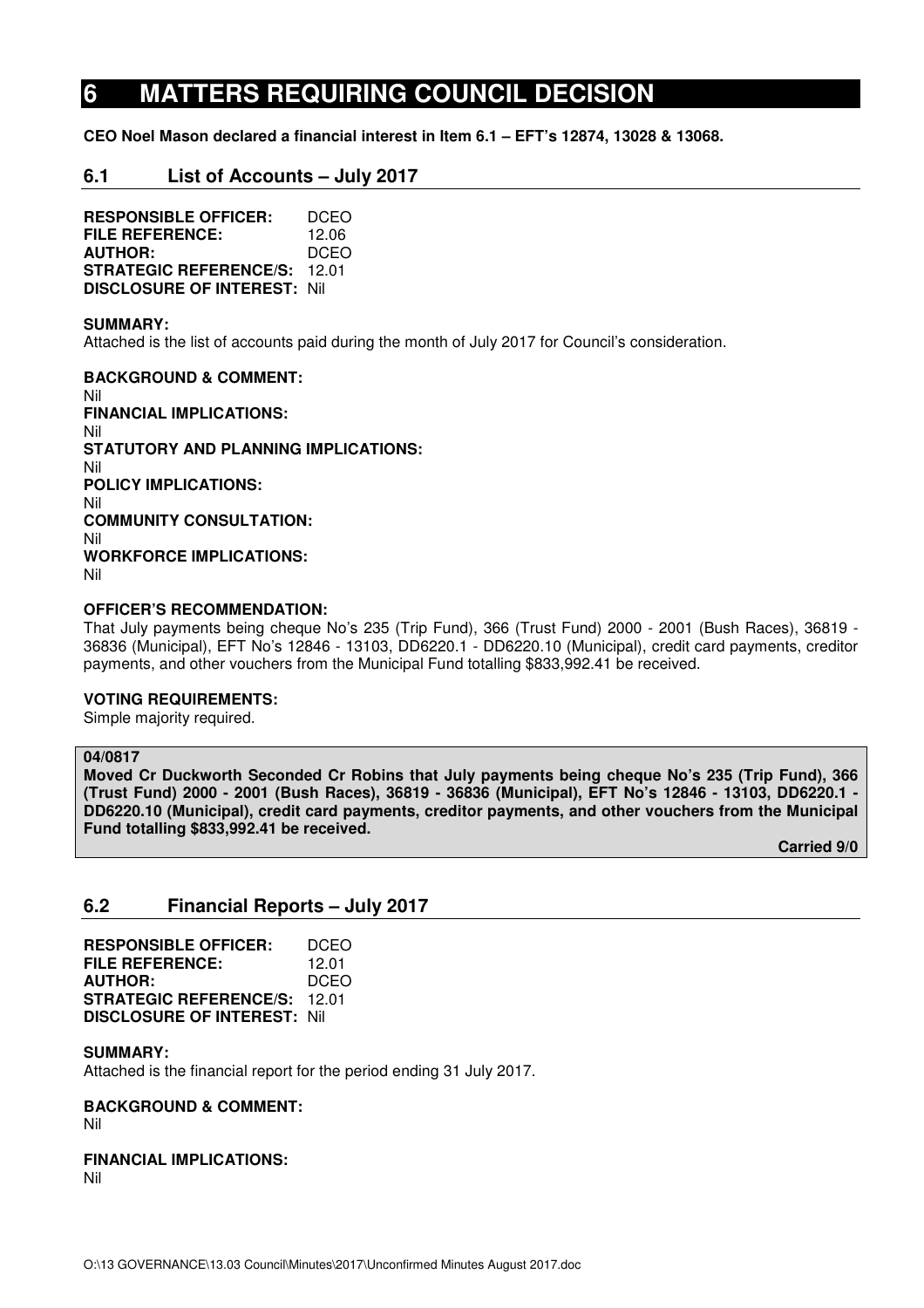## **STATUTORY AND PLANNING IMPLICATIONS:**

Regulation 34 of the Local Government (Financial Management) Regulations 1996 requires local governments to prepare each month a statement of financial activity reporting on the revenue and expenditure of funds for the month in question.

#### **POLICY IMPLICATIONS:**

Nil

## **COMMUNITY CONSULTATION:**

Nil

## **WORKFORCE IMPLICATIONS:**

Nil

## **OFFICER'S RECOMMENDATION:**

That Council endorse the monthly financial statement for the period ending 31 July 2017.

#### **VOTING REQUIREMENTS:**

Simple majority required.

**05/0817** 

**Moved Cr Ledwith Cr McInnes that Council endorse the monthly financial statement for the period ending 31 July 2017.** 

 **Carried 9/0** 

# **6.3 2017/2018 Budget Adoption**

| <b>NAME OF APPLICANT:</b>           | DCEO  |
|-------------------------------------|-------|
| <b>RESPONSIBLE OFFICER:</b>         | DCEO  |
| FILE REFERENCE:                     | 12.04 |
| <b>AUTHOR:</b>                      | DCEO  |
| <b>DISCLOSURE OF INTEREST: Nil.</b> |       |

#### **SUMMARY:**

Councillors were presented with the draft budget at the July 2017 meeting of Council.

As part of the budget adoption and to enable rate notices to be finalised, the following needs to be endorsed:

- Rate in the \$ for GRV and UV properties (based on 2.5% increase)
- Minimum values for GRV and UV properties
- **•** Discount on early payment of rates
- Interest on late payment of rates and administration charge for instalment options
- **•** Payment options and instalment dates

#### **Note: Changes to the Budget at this point would require deferment of adoption to allow changes to be incorporated.**

Changes since draft budget were presented:

- Plant replacement schedule has been updated and the rubber tyred roller which was planned to be replaced has been deferred and the Hamm Roller will now be replaced.
- Main Roads Direct Grant has now been reduced, we are unsure of the exact amount but we have reduced by 42%. The funding pool was reduced by 42%.
- Net Current Assets (opening balance) has increased. It was first estimated that the opening balance would be approximately \$1,450,000 however after passing all of our year end journals this figure is now \$1,528,224. This increase is similar in value to the reduction in the Direct Grant.

#### **COMMENT:**

Budgeted expenditure totals \$9,005,469 which is slightly lower than the 2016/17 budgeted expenditure of \$9,578,876. Budgeted revenue followed the same trend with 2017/18 revenue totalling \$5,138,376 falling from \$7,011,793. Some of this drop is due to almost \$1m of 2017/18 revenue, expected from the federal government's financial assistance grants, being received in the 2016/17 financial year. The early receipt of these funds means that our starting point (Net Current Assets opening balance) is in a much healthier position than it was in the previous financial year. Our opening balance improved by \$854,725.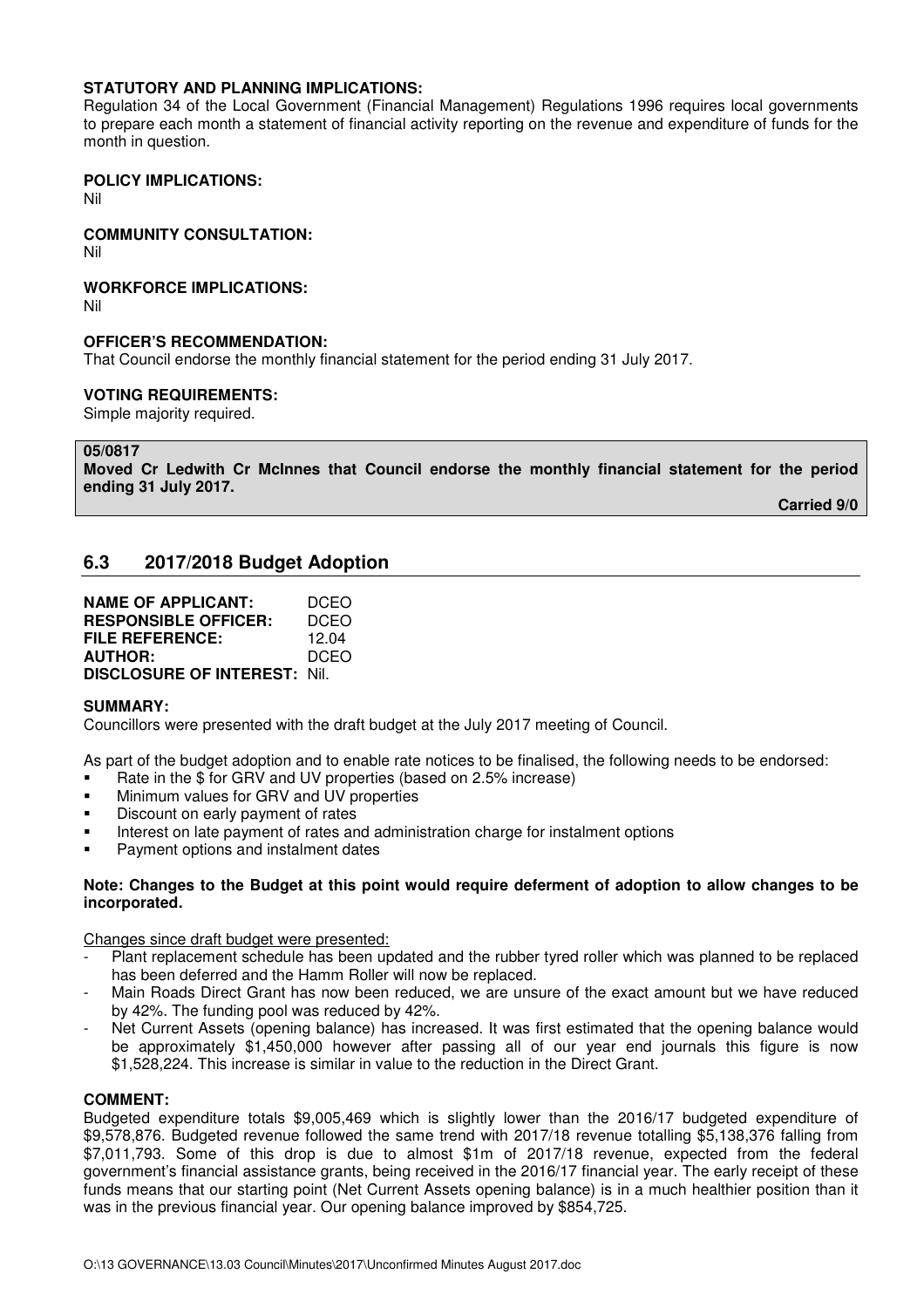- 1. Capital Projects the total budget for capital expenditure is expected to be around \$3,700,000. \$1.8m of this expenditure is for the construction and improvement of roads. Details of this road construction is listed in our road replacement program which is provided as an attachment to this report. Other capital expenditure includes plant replacement of \$900,000, staff housing construction of \$790,000, \$125,000 towards the construction of a dam in Pingaring and \$50,000 towards public housing.
- 2. Council has been able to contain the rate increase to an average of 2.5%. A 5.0% discount is offered to ratepayers who choose to pay their rates in full by the last business day in September. With the increasing cost of materials, utilities, contractors and staff wages, this increase was unavoidable.
- 3. It is anticipated that through this budget, Council will be able to further progress and increase facilities provided to the community and its wider users, and increase Council owned assets. These are very exciting times for the Kulin region, and the demand for increased infrastructure is very important to ensure that the region continues to prosper and develop at a rapid rate.

## **STATUTORY ENVIRONMENT:**

As per the Recommendation

## **FINANCIAL IMPLICATIONS:**

The budget sets the Council approved expenditure for the 2017/2018 financial year.

## **RECOMMENDATION:**

That Council adopt the 2017/2018 Budget in accordance with the following items:

1. As per Section 6.32 (1) of the Local Government Act 1995, Rates and Minimum Rates to be levied on all rateable property be as follows:

| Valuation                | Rate (cents per dollar) | Minimum Rate |
|--------------------------|-------------------------|--------------|
| Residential Zoning - GRV | 9.5843                  | \$417.60     |
| Industrial Zoning - GRV  | 9.5843                  | \$417.60     |
| Commercial Zoning - GRV  | 9.5843                  | \$417.60     |
| Rural Zoning – UV        | 1.0111                  | \$417.60     |
| Mining Zoning - UV       | 1.0111                  | \$417.60     |
| Rural Zoning - GRV       | 9.5843                  | \$417.60     |

- 2. Section 6.35 (5) of the Local Government Act 1995 requires that the Minister for Local Government's approval be sought for the imposing of a minimum payment where the number of separately rated properties in the district on which a minimum payment is imposed is greater than 50%;
- 3. Section 6.46 of the Local Government Act allows a discount of 5.0% be allowed for payment of rates in full within 35 days of the date of issue of the rate notice;
- 4. Section 6.45 of the Local Government Act a 5.5% interest charge be levied on rates instalments, Deferred Pensioners Rates' excluded;
- 5. Section 6.45 of the Local Government Act an administration charge of \$7 be levied for the second and each of the subsequent rates instalments;
- 6. Section 6.51 of the Local Government Act an 11% interest charge be levied on all overdue rates outstanding, Deferred Pensioners' Rates excluded;
- 7. Section 6.32 (1) of the Local Government Act 1995 the Schedule of Rents, Leases and Charges as detailed in the budget document;
- 8. Section 64 (2) of the Local Government (Financial Management) Regulations 1996 that the due date for instalments be set as follows:

Two Instalment Option:

- 1<sup>st</sup> Instalment not due before 29<sup>th</sup> September 2017
- 2<sup>nd</sup> Instalment not due before 1<sup>st</sup> February 2018

Four Instalment Option

- 1<sup>st</sup> Instalment not due before 29<sup>th</sup> September 2017
- 2<sup>nd</sup> Instalment not due before 1<sup>st</sup> December 2017
- 3rd Instalment not due before 1st February 2018
- 4<sup>th</sup> Instalment not due before 2<sup>nd</sup> April 2018
- 9. Section 6.19 of the Local Government Act 1995 requires a local government to give local public notice of any fees or charges it wishes to impose after adoption of the annual budget; and;
- 10. Section 6.1 of the Local Government (Financial Management) Regulations 1996 requires that Council is required to adopt a percentage or value, to be used in statements of financial activity for reporting material variances against the adopted Budget.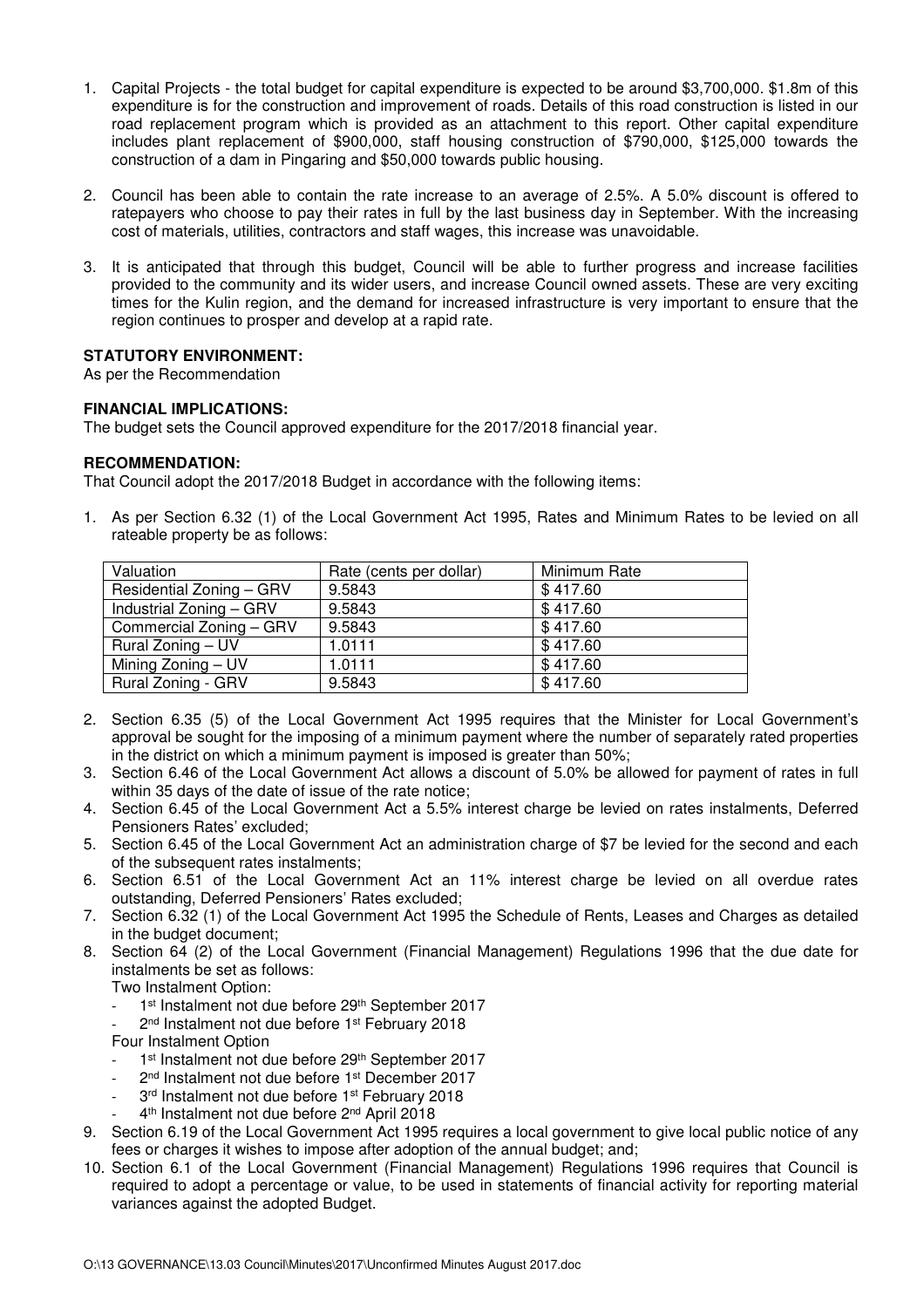#### **VOTING REQUIREMENTS:**

Absolute majority required.

#### **06/0817**

**Moved Cr Ledwith Seconded Cr McInnes that Council adopt the 2017/2018 Budget in accordance with the following items:** 

**1. As per Section 6.32 (1) of the Local Government Act 1995, Rates and Minimum Rates to be levied on all rateable property be as follows:** 

| <b>Valuation</b>                | Rate (cents per dollar) | <b>Minimum Rate</b> |
|---------------------------------|-------------------------|---------------------|
| <b>Residential Zoning - GRV</b> | 9.5843                  | \$417.60            |
| <b>Industrial Zoning - GRV</b>  | 9.5843                  | \$417.60            |
| <b>Commercial Zoning - GRV</b>  | 9.5843                  | \$417.60            |
| <b>Rural Zoning - UV</b>        | 1.0111                  | \$417.60            |
| <b>Mining Zoning - UV</b>       | 1.0111                  | \$417.60            |
| <b>Rural Zoning - GRV</b>       | 9.5843                  | \$417.60            |
|                                 |                         |                     |

**2. Section 6.35 (5) of the Local Government Act 1995 requires that the Minister for Local Government's approval be sought for the imposing of a minimum payment where the number of separately rated properties in the district on which a minimum payment is imposed is greater than 50%;** 

- **3. Section 6.46 of the Local Government Act allows a discount of 5.0% be allowed for payment of rates in full within 35 days of the date of issue of the rate notice;**
- **4. Section 6.45 of the Local Government Act a 5.5% interest charge be levied on rates instalments, Deferred Pensioners Rates' excluded;**
- **5. Section 6.45 of the Local Government Act an administration charge of \$7 be levied for the second and each of the subsequent rates instalments;**
- **6. Section 6.51 of the Local Government Act an 11% interest charge be levied on all overdue rates outstanding, Deferred Pensioners' Rates excluded;**
- **7. Section 6.32 (1) of the Local Government Act 1995 the Schedule of Rents, Leases and Charges as detailed in the budget document;**
- **8. Section 64 (2) of the Local Government (Financial Management) Regulations 1996 that the due date for instalments be set as follows:** 
	- **Two Instalment Option:** 
		- 1st Instalment not due before 29th September 2017
		- **2nd Instalment not due before 1st February 2018**
	- **Four Instalment Option**
	- **1st Instalment not due before 29th September 2017**
	- **2nd Instalment not due before 1st December 2017**
	- **3rd Instalment not due before 1st February 2018**
	- **4th Instalment not due before 2nd April 2018**
- **9. Section 6.19 of the Local Government Act 1995 requires a local government to give local public notice of any fees or charges it wishes to impose after adoption of the annual budget; and;**
- **10. Section 6.1 of the Local Government (Financial Management) Regulations 1996 requires that Council is required to adopt a percentage or value, to be used in statements of financial activity for reporting material variances against the adopted Budget.**

**Carried 9/0** 

# **6.4 Application under License for Use of Land – Wedding - Kulin Bush Races Facility**

**NAME OF APPLICANT:** Wesley Lamont **RESPONSIBLE OFFICER:** CEO **FILE REFERENCE:** 02.06 Kulin Bush Races **AUTHOR:** CEO **DISCLOSURE OF INTEREST:** Nil

#### **SUMMARY:**

The Shire has received an application from Mr. Wesley Lamont and Ms. Sarah Rea (Blazing Swan) for use of the Kulin Bush Races track/facilities to host their wedding on the 23<sup>rd</sup> and 24<sup>th</sup> September 2017.

Seeking Council delegation to the Chief Executive Officer to have requests meeting Shire KBR License Agreement requirements, KBR Committee and Licensor consent, approved by delegation without reference to Council.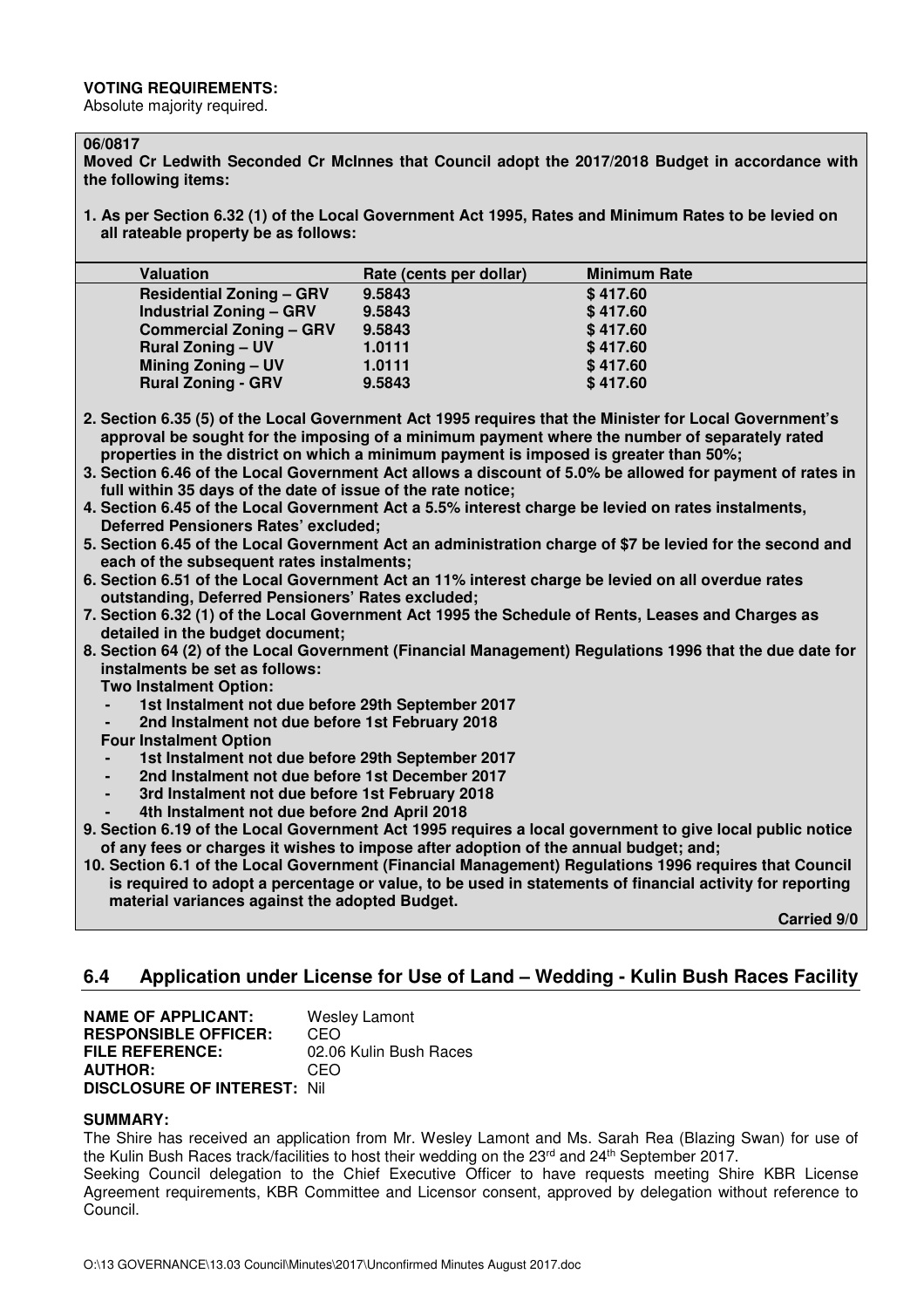## **BACKGROUND & COMMENT:**

Shire Chief Executive Officer received advice from KBR Chairman (G Robertson) that a request had been made to utilise the KBR facilities for a wedding; two weeks prior to KBR 2017. The KBR Committee discussed the matter and approved the use of the facilities for a wedding, and organised supervision and preparation arrangements. CEO on checking the License Agreement requirements forwarded an application/approval request form to proponent. Final application was submitted to the Licensor and approval was issued by Mary & Sergio Lucchesi on the 30<sup>th</sup> July 2017.

Remains for Council to approve the private event under the License to Use Land and to ensure adequate liability cover exists for the event. The Shire's Casual Hirers liability, public liability and property covers would be used in the case of a claim.

With the proponent conducting an invitation only event, no alcohol sales and KBR supervision; this private event should not impose any additional requirements on the Shire.

CEO also proposes that applications seeking Council approval under the Shire KBR License Agreement that have received KBR Committee and Licensor consent, be approved by delegation without reference to Council. Administration Procedures and Operational Guideline (APOG) CS13 be amended to include the following;

## **Application for Use of Land - Shire of Kulin and Kulin Bush Races facility – Lucca Pty Ltd**

The Chief Executive Officer is authorised to consider applications for approval for the conduct of events under SCHEDULE ITEM 4 of the Lucca Pty Ltd and Shire of Kulin License to Use Land Agreement (Kulin Bush Races facility) subject to compliance with the following terms and conditions;

# **Public Functions**

 In the case of community, sporting or public functions and any other festival or event – only following an approval by the KBR Committee and a report resolution by Council following receipt of the Licensor's approval;

## **Private Functions**

- In the case of private functions (where alcohol license is not required) by delegation to the CEO when approved by the Kulin Bush Races Committee and the Licensor;
- A copy of the Event License is to be sent to the applicant after Shire approval detailing any terms or conditions to be met;
- Event Application License will only be issued to a single applicant;
- Appropriate hygiene measures to be assessed and recommendations to be followed at all times;
- Appropriate licenses must be held for all licensable activities e.g. Fireworks
- All care will be taken to avoid damage to the KBR facility and no alterations or additions will be made to the facility without KBR Committee sanction;
- All care will be taken to avoid any major soil disturbance that will lead to soil degradation; and
- Upon an applicant agreeing to the terms and conditions, the Chief Executive Officer will issue approval by letter.

On this occasion, this application can be determined by Council resolution.

#### **FINANCIAL IMPLICATIONS:**

Nil **STATUTORY AND PLANNING IMPLICATIONS:**  Nil

#### **POLICY IMPLICATIONS:**

As indicated with Procedure to be adopted in the APOG. **Note: Shire of Kulin Administrative Procedures and Operational Guidelines Manual (APOG)** 

**COMMUNITY CONSULTATION:** Nil **WORKFORCE IMPLICATIONS:** Nil

#### **RECOMMENDATION:**

That Council approve the Event Application submitted by Wesley Lamont for a License for Use of Land subject to the following conditions noting that the KBR Committee and Lucca Pty Ltd approval has been secured;

- Appropriate licenses must be held for all licensable activities e.g. Fireworks
- All care will be taken to avoid damage to the KBR facility and no alterations or additions will be made to the facility without KBR Committee sanction;
- All care will be taken to avoid any major soil disturbance that will lead to soil degradation; and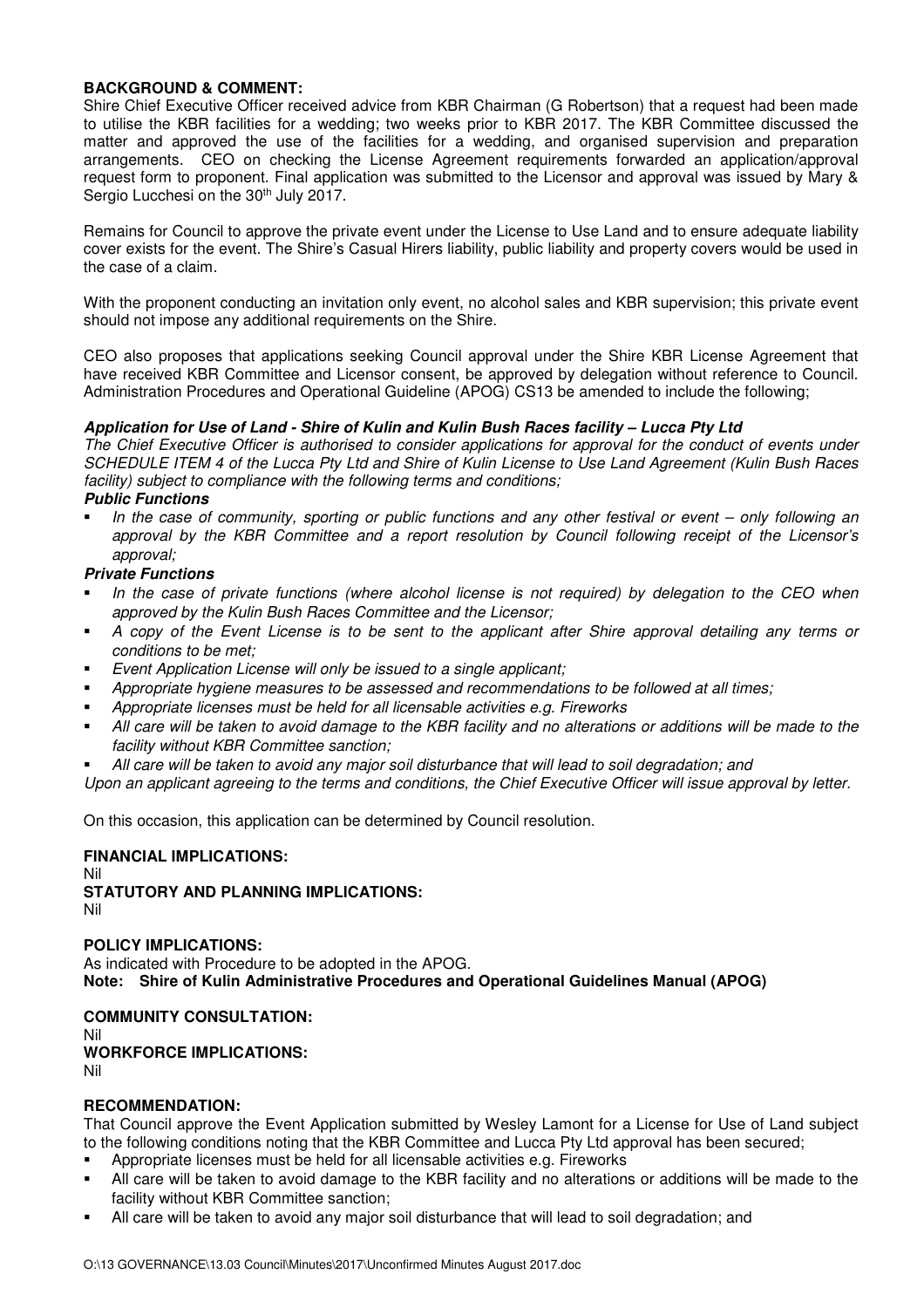Upon an applicant agreeing to the terms and conditions, the Chief Executive Officer will issue approval by letter. That the detailed procedure to consider applications be added to the Community Services (CS13) section of the APOG.

# **Application for Use of Land - Shire of Kulin and Kulin Bush Races facility – Lucca Pty Ltd**

The Chief Executive Officer is authorised to consider applications for approval for the conduct of events under SCHEDULE ITEM 4 of the Lucca Pty Ltd and Shire of Kulin License to Use Land Agreement (Kulin Bush Races facility) subject to compliance with the following terms and conditions;

#### **Public Functions**

 In the case of community, sporting or public functions and any other festival or event – only following an approval by the KBR Committee and a report resolution by Council following receipt of the Licensor's approval;

## **Private Functions**

- In the case of private functions (where alcohol license is not required) by delegation to the CEO when approved by the Kulin Bush Races Committee and the Licensor;
- A copy of the Event License is to be sent to the applicant after Shire approval detailing any terms or conditions to be met;
- **E**vent Application License will only be issued to a single applicant;
- Appropriate hygiene measures to be assessed and recommendations to be followed at all times;
- Appropriate licenses must be held for all licensable activities e.g. Fireworks
- All care will be taken to avoid damage to the KBR facility and no alterations or additions will be made to the facility without KBR Committee sanction;
- All care will be taken to avoid any major soil disturbance that will lead to soil degradation; and

Upon an applicant agreeing to the terms and conditions, the Chief Executive Officer will issue approval by letter.

## **VOTING REQUIREMENTS:**

Simple majority required.

# **07/0817**

**Moved Cr O'Brien Seconded Cr Robins that Council approve the Event Application submitted by Wesley Lamont for a License for Use of Land subject to the following conditions noting that the KBR Committee and Lucca Pty Ltd approval has been secured;** 

- **Appropriate licenses must be held for all licensable activities e.g. Fireworks**
- **All care will be taken to avoid damage to the KBR facility and no alterations or additions will be made to the facility without KBR Committee sanction;**
- **All care will be taken to avoid any major soil disturbance that will lead to soil degradation; and**

**Upon an applicant agreeing to the terms and conditions, the Chief Executive Officer will issue approval by letter.** 

**That the detailed procedure to consider applications be added to the Community Services (CS13) section of the APOG.** 

**Application for Use of Land - Shire of Kulin and Kulin Bush Races facility – Lucca Pty Ltd The Chief Executive Officer is authorised to consider applications for approval for the conduct of events under SCHEDULE ITEM 4 of the Lucca Pty Ltd and Shire of Kulin License to Use Land Agreement (Kulin Bush Races facility) subject to compliance with the following terms and conditions; Public Functions** 

 **In the case of community, sporting or public functions and any other festival or event – only following an approval by the KBR Committee and a report resolution by Council following receipt of the Licensor's approval;** 

# **Private Functions**

- **In the case of private functions (where alcohol license is not required) by delegation to the CEO when approved by the Kulin Bush Races Committee and the Licensor;**
- **A copy of the Event License is to be sent to the applicant after Shire approval detailing any terms or conditions to be met;**
- **Event Application License will only be issued to a single applicant;**
- **Appropriate hygiene measures to be assessed and recommendations to be followed at all times;**
- **Appropriate licenses must be held for all licensable activities e.g. Fireworks**
- **All care will be taken to avoid damage to the KBR facility and no alterations or additions will be made to the facility without KBR Committee sanction;**

 **All care will be taken to avoid any major soil disturbance that will lead to soil degradation; and Upon an applicant agreeing to the terms and conditions, the Chief Executive Officer will issue approval by letter.**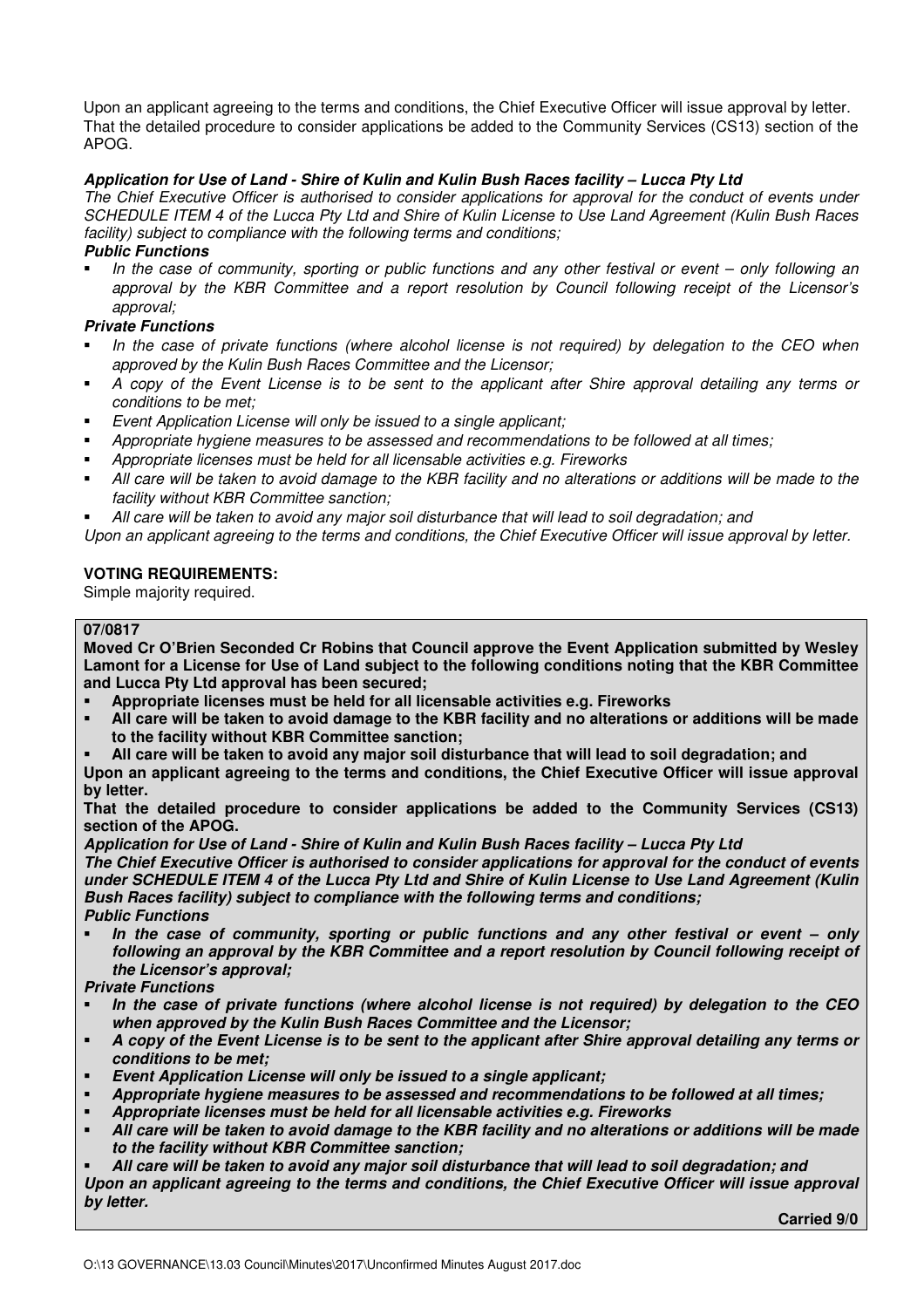# **7.1 Compliance Reporting – General & Financial Compliance – July 2017**

**NAME OF APPLICANT:** CEO **RESPONSIBLE OFFICER:** CEO **FILE REFERENCE:** 12.05 Compliance 12.06 – Accounting Compliance **STRATEGIC REFERENCE/S:** CBP 4.1 Civic Leadership, 4.1.8 Compliance methods **AUTHOR:** CEO/DCEO **DISCLOSURE OF INTEREST:** Nil

#### **SUMMARY:**

This report addresses General and Financial Compliance matters for July 2017. This process is not definitive, each month additional items and/or actions may be identified that are then added to the monthly checklist. Items not completed each month e.g. quarterly action - will be notations.

The report provides a guide to the compliance requirements being addressed as part of staff workloads and demonstrates the degree of internal audit being completed.

#### **BACKGROUND & COMMENT:**

The Compliance Team and works staff commence the monthly compliance effort immediately after the Shire meeting each month. At that time, the executive support officer will email the assigned staff member their compliance requirements for the coming month.

As the month progresses, staff in conjunction with their manager, the CEO or DCEO will determine the extent of work/action needed to complete items. During Agenda week, the Compliance Team again meets to ensure the monthly report/list is reviewed and that compliance items are completed. In preparing the Agenda report, the CEO or DCEO will sign off on completed items.

Prior month items not completed previously will be reported in the following month so Council remains aware of what items are still outstanding. (Refer to Table attached)

#### **FINANCIAL IMPLICATIONS:**

In the generation of the report, nil in terms of meeting compliance. There may be items that require additional administrative effort to complete or require external assistance to resolve. In those cases, individual financial implications will be reported.

#### **STATUTORY AND PLANNING IMPLICATIONS:**

Nil

#### **POLICY IMPLICATIONS:**

Identified as necessary – this report Nil

**COMMUNITY CONSULTATION:**  Nil

# **WORKFORCE IMPLICATIONS:**

Nil

#### **OFFICER'S RECOMMENDATION:**

That Council receive the General & Financial Compliance Reports for July 2017 and note the matters of noncompliance.

#### **VOTING REQUIREMENTS:**

Simple majority required.

# **08/0817**

**Moved Cr Bowey Seconded Cr Varone that Council receive the General & Financial Compliance Reports for July 2017 and note the matters of non-compliance.**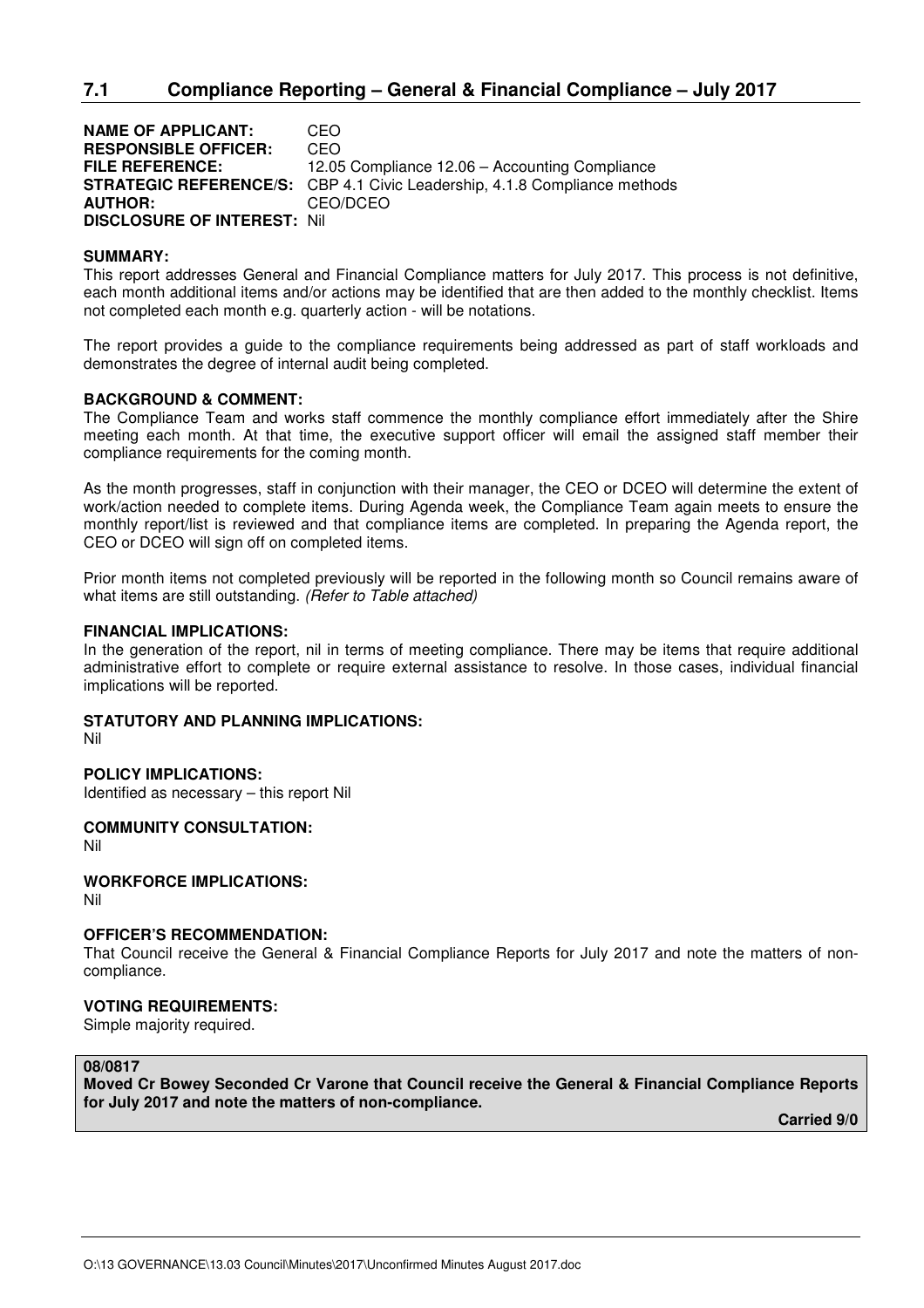**NAME OF APPLICANT: CEO<br>
RESPONSIBLE OFFICER: CEO RESPONSIBLE OFFICER: FILE REFERENCE:** 12.05 - Compliance **STRATEGIC REFERENCE/S:** CBP 4.1 Civic Leadership, 4.1.8 Compliance methods **AUTHOR:** CEO **DISCLOSURE OF INTEREST:** Nil

#### **SUMMARY:**

To report back to Council actions performed under delegated authority for the period ending 1 August 2017.

To provide a comprehensive report listing of the delegations able to be exercised following adoption of a more substantial array of delegations in June 2017.

#### **BACKGROUND & COMMENT:**

This report is prepared for Council detailing actions performed under delegated authority by the respective officers under each of the delegation headings:

| <b>Policy Delegation</b>                                                                                                                                                                                                                                                                                                                                                                                                                                                                                                                                                              | <b>Officers</b>                                                                                                                                                                                                      |
|---------------------------------------------------------------------------------------------------------------------------------------------------------------------------------------------------------------------------------------------------------------------------------------------------------------------------------------------------------------------------------------------------------------------------------------------------------------------------------------------------------------------------------------------------------------------------------------|----------------------------------------------------------------------------------------------------------------------------------------------------------------------------------------------------------------------|
|                                                                                                                                                                                                                                                                                                                                                                                                                                                                                                                                                                                       |                                                                                                                                                                                                                      |
| <b>Acting Chief Executive Officer</b><br>Agreements for Payments of Debts to Council<br>Casual Hirer's Liability<br><b>Complaint Handling</b><br>Fees & Charges - Discounts<br>Investment of Surplus Funds<br>IT & Social Media - Use Of<br>Legal Advice, Representation & Cost Reimbursement<br>Payments from Municipal and Trust Funds<br>Use of Common Seal<br><b>Writing Off Debts</b><br>Housing<br>Procedure for Unpaid Rates Finance                                                                                                                                           | (CEO)<br>(CEO/DCEO)<br>(CEO)<br>(CEO)<br>(CEO/DCEO/MW/MLS/CRC Mgr.)<br>(CEO/DCEO)<br>(CEO)<br>(CEO)<br>(CEO – to numerous staff for Orders)<br>(CEO)<br>(CEO)<br>(CEO)<br>(CEO)                                      |
|                                                                                                                                                                                                                                                                                                                                                                                                                                                                                                                                                                                       |                                                                                                                                                                                                                      |
| Applications for Planning Consent<br><b>Building Licences and Swimming Pools</b><br>Cemeteries Act 1986<br>Health Act 1911 Provisions                                                                                                                                                                                                                                                                                                                                                                                                                                                 | (CEO)<br>(EHO/Building Surveyor)<br>(CEO)<br>(EHO)                                                                                                                                                                   |
| <b>HUMAN RESOURCES</b>                                                                                                                                                                                                                                                                                                                                                                                                                                                                                                                                                                |                                                                                                                                                                                                                      |
|                                                                                                                                                                                                                                                                                                                                                                                                                                                                                                                                                                                       | (CEO)                                                                                                                                                                                                                |
|                                                                                                                                                                                                                                                                                                                                                                                                                                                                                                                                                                                       |                                                                                                                                                                                                                      |
| Bushfire Control - Shire Plant for Use of<br>Bushfire Control - Plant Use for Adjoining Shires<br>Bushfire Prohibited / Restricted Burning Periods - Changes<br><b>Bushfire Training Administration</b><br>Cat Ownership Limit - Cat Control<br>Dog Control - Attacks<br>Dog Ownership Limit - Dog Control<br>Sea Containers Use of - Town Planning<br><b>Second Hand Dwellings</b><br><b>Temporary Accommodation</b><br>Unauthorised Structures - Building Control<br>Kulin Bush Races<br><b>Freebairn Recreation Club Committee</b><br>Kulin Child Care Centre Management Committee | (CEO)<br>(CEO)<br>(Shire President/CEO)<br>(CEO)<br>(CEO)<br>(CEO)<br>(CEO)<br>(CEO)<br>(CEO)<br>(CEO)<br>(CEO)<br>(Kulin Bush Races Committee)<br>(FRC Club Committee)<br>(Kulin CCC Management Committee)<br>(CEO) |
|                                                                                                                                                                                                                                                                                                                                                                                                                                                                                                                                                                                       | <b>ADMINISTRATION</b><br><b>GOVERNANCE</b><br><b>Grievance Procedures</b><br><b>COMMUNITY SERVICES</b><br>General - Community Services Practices                                                                     |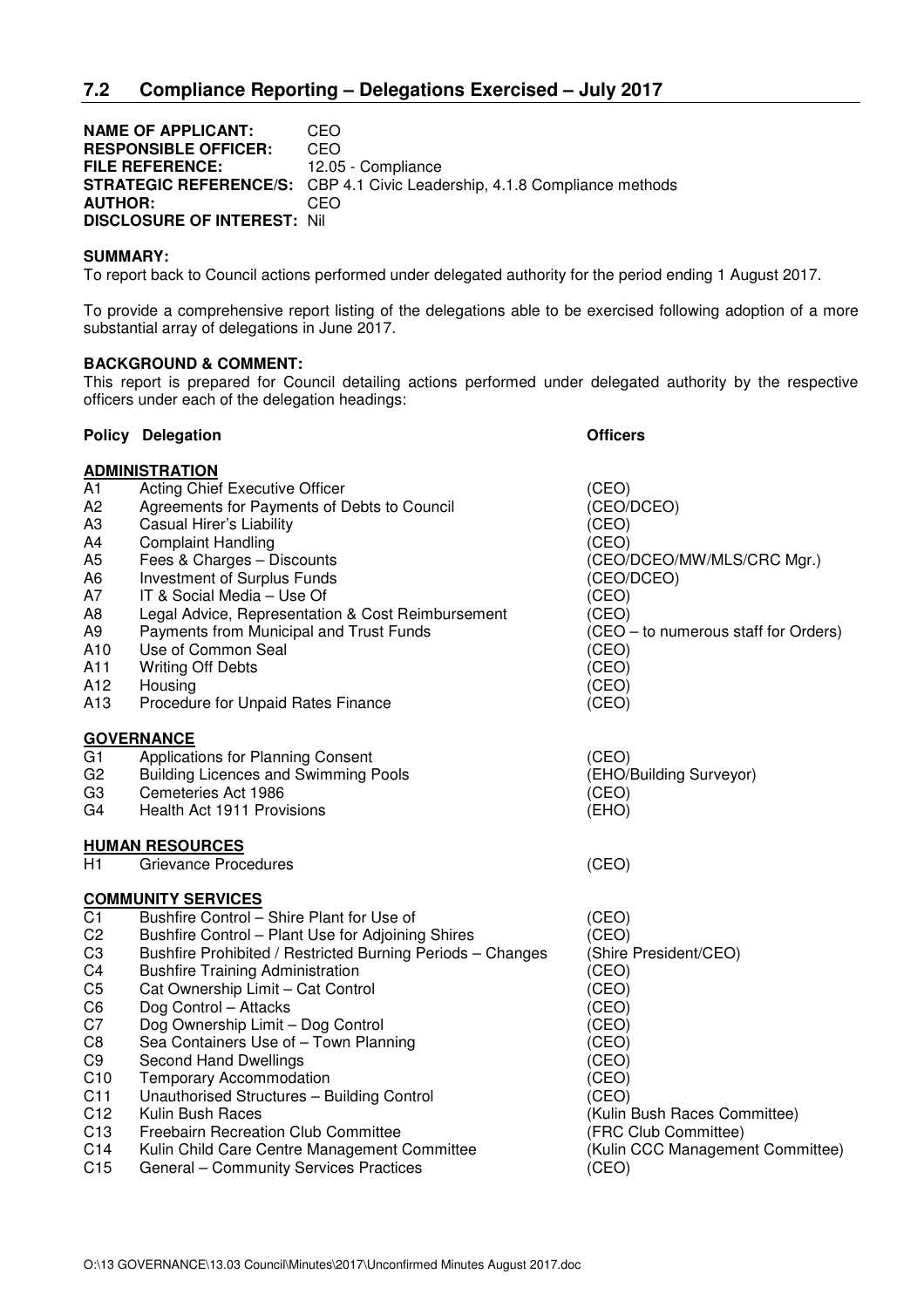# **WORKS**

| W1              | <b>Gravel Supplies</b>                   | (MW)  |
|-----------------|------------------------------------------|-------|
| W <sub>2</sub>  | Roads - Clearing                         | (CEO) |
| W3              | Roads - Damage to                        | (MW)  |
| W4              | Roads - Roadside Markers - Management of | (MW)  |
| W5              | Stormwater Drainage                      | (MW)  |
| W6              | <b>Street Trees</b>                      | (CEO) |
| W7              | Streetscape - Improvements               | (CEO) |
| W8              | Roadside Burning                         | (MW)  |
| W9              | <b>Temporary Road Closures</b>           | (MW)  |
| W <sub>10</sub> | General - Works Practices Approvals      |       |

# **COMMENT:**

The following details the delegations exercised within the Shire relative to the delegated authority for the month and are submitted to Council for information (excluding delegations under A9, Payments – refer to individual order and payment listed in Accounts paid)

Delegations exercised for July 2017.

# **A6 Investment of Surplus Funds (DCEO) -** Local Government Act 1995, section 6.14

Municipal funds

| At Call | 5%. ا | $-350,000$ |
|---------|-------|------------|
| At Call | 1.5%  | $-275,000$ |
| At Call | 5%،   | $-100,000$ |

#### CS1 Bush Fire Administration - Confirmation of Appointment of Dual Fire Control Officers - Bush Fires Act 1954, Sect 48 (1)

Appointment of Shire of Lake Grace Dual Fire Control Officers 2017/18 Fire Season – Mr. Doug Dunham, Mr. Steven Davies and Mr. Evan Wyatt.

## **STATUTORY ENVIRONMENT:**

Building Act 2011 Bushfires Act 1954 Cemeteries Act 1986 Health (Asbestos) Regulations 1992; Health (Miscellaneous Provisions) Act 1911; Local Government Act 1995 Public Health Act 2016 Shire of Kulin TPS2 Town Planning Development Act Town Planning Scheme Trustees Act, Part III, Criminal Procedure Act 2004;

#### **FINANCIAL IMPLICATIONS:**

Nil in terms of exercising delegation and reporting to Council though there may be financial implications in the case of each delegation exercised.

#### **STATUTORY AND PLANNING IMPLICATIONS:**

Nil

# **POLICY IMPLICATIONS:**

There are no known policy implications relating to this report.

# **COMMUNITY CONSULTATION:**

Nil

# **WORKFORCE IMPLICATIONS:**

Nil

# **OFFICER'S RECOMMENDATION:**

That Council receive the Delegation Exercised Report for July 2017.

# **VOTING REQUIREMENTS:**

Simple majority required.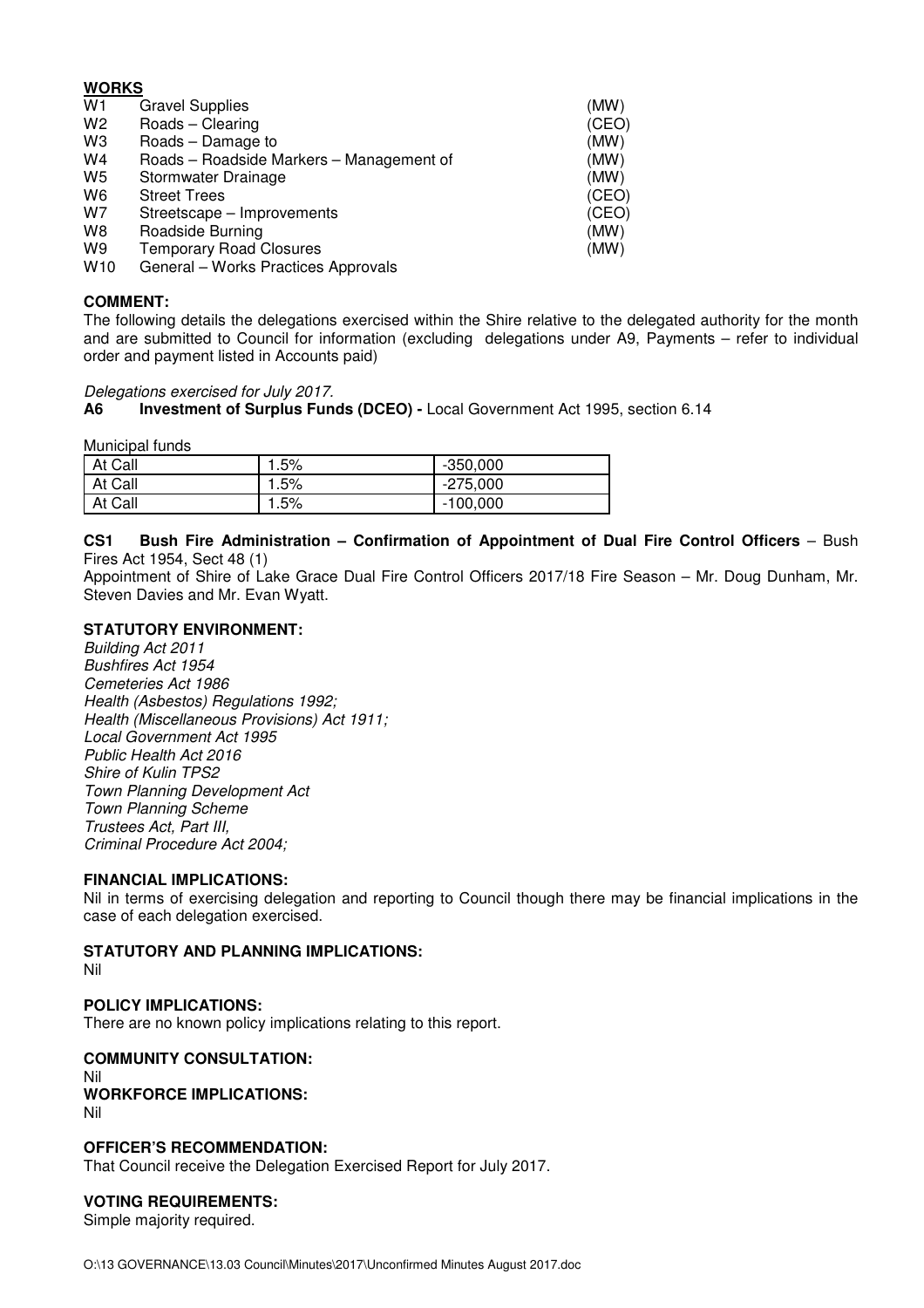**Carried 9/0** 

# **8 ELECTED MEMBERS MOTIONS OF WHICH PREVIOUS NOTICE HAS BEEN GIVEN**

Nil

# **9 NEW BUSINESS OF AN URGENT NATURE INTRODUCED BY DECISION OF MEETING**

# **9.1 Adoption of Fees and Charges 2017/18 (Private Works Amended)**

**RESPONSIBLE OFFICER:** DCEO **FILE REFERENCE:** 12.04 **AUTHOR:** DCEO **STRATEGIC REFERENCE/S: DISCLOSURE OF INTEREST:** Nil

# **SUMMARY:**

Fees & Charges for private works have been reviewed and it is proposed to amend the fees which were adopted in the May 2017 meeting for the 2017/18 financial year. The fees which were set were undervalued for some items of plant and it is suggested that we adopt a level of fee which recovers the cost associated with hiring the plant.

# **BACKGROUND & COMMENT:**

In accordance with Section 6.16 of the Local Government Act 1995, a Local Government may impose and recover a fee or charge for any goods or service it provides or proposes to provide. Fees and charges can be imposed or amended during the year, but only by an absolute majority decision of Council.

# **FINANCIAL IMPLICATIONS:**

The schedule of fees and charges has been reviewed with the view of maintaining revenues at the required level to meet service needs and community expectations.

# **STATUTORY AND PLANNING IMPLICATIONS:**

Nil **POLICY IMPLICATIONS:** Nil **COMMUNITY CONSULTATION:** Nil **WORKFORCE IMPLICATIONS:** Nil

# **OFFICER'S RECOMMENDATION:**

- 1. That Council adopt and incorporate the proposed schedule of fees and charges.
- 2. That the proposed fees and charges take effect 18 September 2017.

# **VOTING REQUIREMENTS:**

Absolute majority required.

# **10/0817**

# **Moved Cr Duckworth Seconded Cr Robins:-**

- **1. That Council adopt and incorporate the proposed schedule of fees and charges.**
- **2. That the proposed fees and charges take effect 18 September 2017.**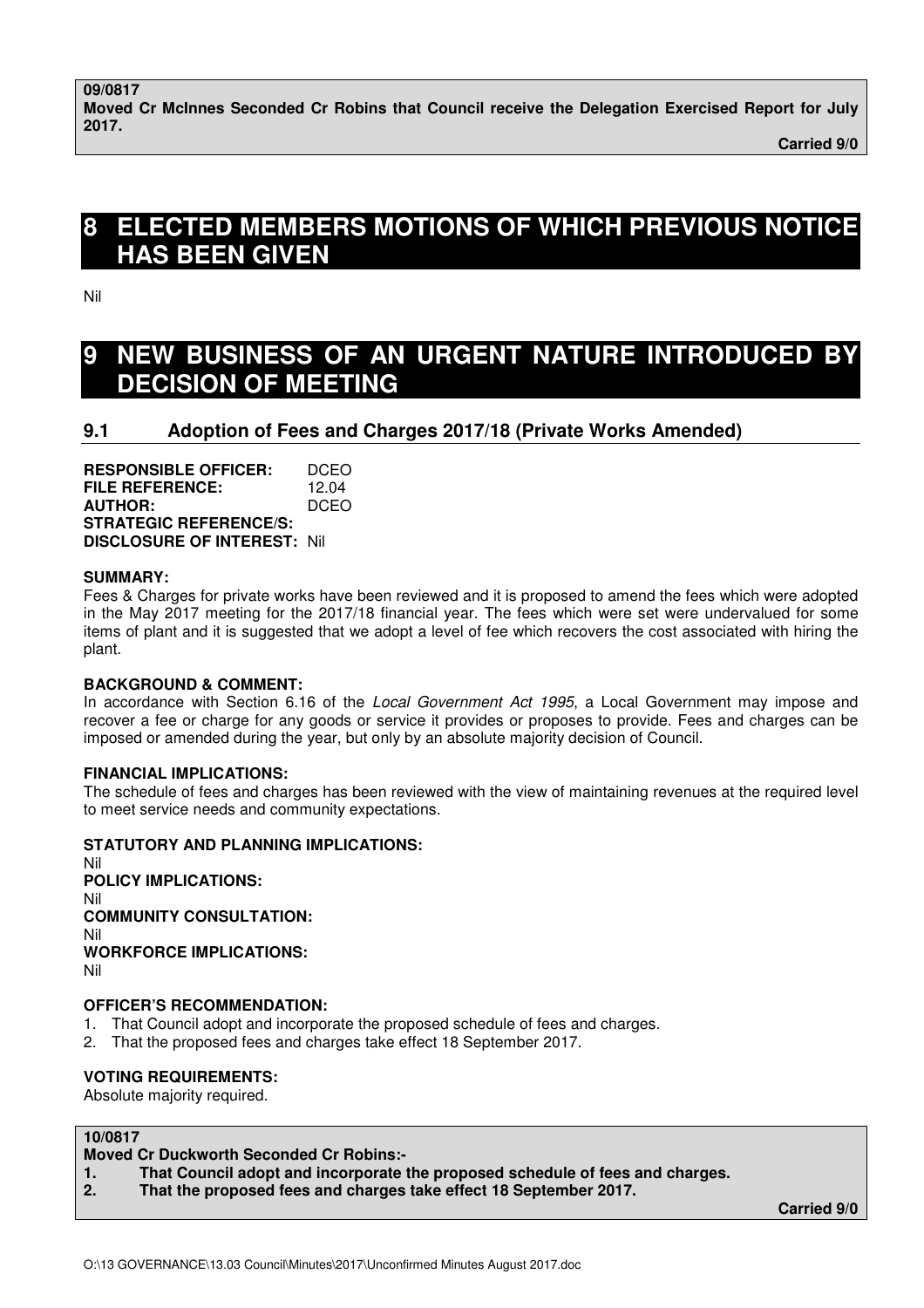**RESPONSIBLE OFFICER:** CEO<br> **FILE REFERENCE:** 19.03 Local Laws **FILE REFERENCE: AUTHOR:** CEO/EHO **STRATEGIC REFERENCE/S: DISCLOSURE OF INTEREST:** Nil

#### **SUMMARY:**

The Joint Standing Committee on delegated legislation has met and considered the Shire of Kulin Animals, Environment and Nuisance Local Law 2016 and have recommended changes.

The Environmental Health Officer has requested the Council's immediate consideration of the changes as this will be the last opportunity to finalise the local law before his tenure with the ROE Health Scheme ends.

#### **BACKGROUND:**

On the 25 January 2017 the Shire of Kulin Animals, Environment and Nuisance Local Law 2016 (Local Law) was gazetted in *Special Gazette Nº 24*. After gazettal the local government of Kulin submitted all the information and records undertaken to prepare the Local Law and submitted this to the Joint Standing Committee on Delegated Legislation (JSCDL) for review. The JSCDL is made up of politicians consisting of 8 members, 4 from each House of Parliament and its function is to consider and report to the Houses on any regulation made under a parent Act which:

- appears to be not within the power allowed by the Act;
- has unintended effects on any person's existing rights or interests;
- does not provide an effective mechanism for the review of administrative decisions; or
- contains matters which should be properly dealt with by the Parliament through legislation;

The JSCDL has the power to inquire into a proposed or existing template, pro forma or model local law; a systemic issue identified in 2 or more instruments of subsidiary legislation; and the statutory and administrative procedures for the making of subsidiary legislation generally.

Due to the instruments of Law in which the State Parliament of Western Australia is politically structured only Laws when gazetted can be reviewed. The review of local laws after gazettal is often observed by persons drafting laws in local government as anomalous although this is the instrument of State parliament and is unalterable. It has been reported to the Officer that the required checks and measures for local laws is done by the various State Government departments to ensure no systemic errors occur, nonetheless from time to time issues slip through as is the case for this Local Law.

On the 10 August 2017 the Shire of Kulin received through email correspondence from the Chair of the JSCDL The Honourable Ms Emily Louise Hamilton MLA informing that the Local Law had matters as raised by the JSCDL which will require an 'Amendment' to the existing Local Law (**ATTACHMENT A**, in confidence).

#### **COMMENT:**

The JSCDL has now examined the Local Law and requests that Council review the following subclauses with the intention they are to be deleted (and reason why):

- Subclause 3.9(c) which states 'removing any refrigerants as per the requirements of the Environmental Protection (Ozone Protection) Policy 2000';
	- **Reason for deletion**: The JSCDL makes statement the Policy in this subclause was rescinded in September 2009 and has been replaced by Federal legislation and there is sufficient regulation since drafted to deal with such matters. Furthermore the JSCDL expressed concerns that the subclause as written referred to a 'person' to remove refrigerants rather than a person so skilled to do so.
	- -
- Subclause 4.12(1) which states 'A person shall not, without written authorisation from the local government, place or affix any letter, figure, device, poster, sign or advertisement on any buildings, fences or posts.'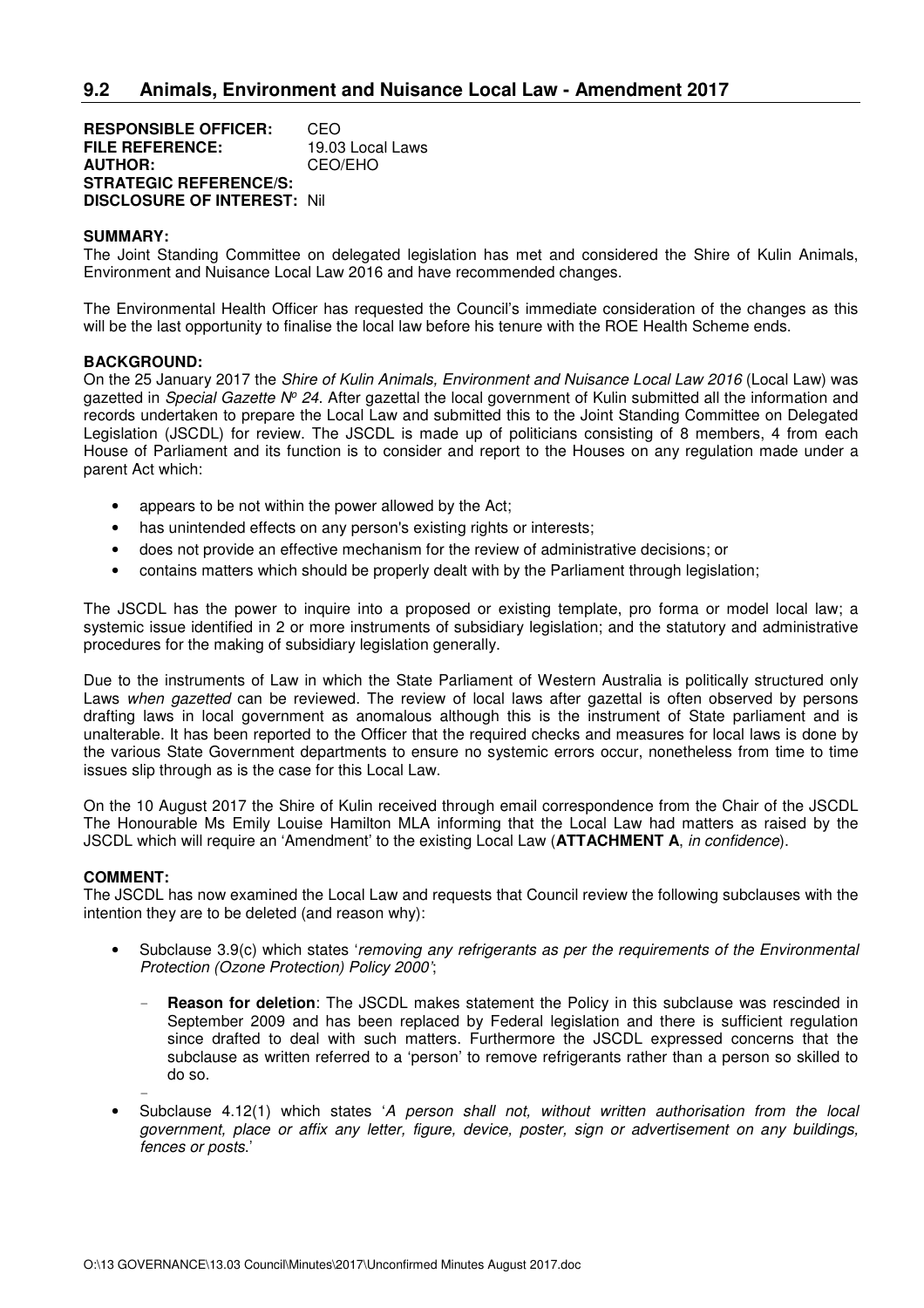**Reason for deletion**: The JSCDL has determined this clause has an unintended effect to prohibit the placing of signs such as '…house numbers, 'no junk mail' signs, 'beware of the dog' signs and the like.' Whilst the JSCDL assumes this was never the intention of the Shire the clause does contravene the JSCDL Term of Reference 10.6(b) in which it is not in the Shires power to make such a clause as worded.

- Another matter in the Local Law identified by the JSCDL is typographical errors in clause 2.15 of the Local law where they state 'Sub-paragraphs  $(1)(b)(iii)$  and  $1(b)(iv)$  are misaligned and should be re-numbered  $(1)(c)$  and (1)(d) respectively.' The renumbering of the two clauses is a straight forward reformatting process.

Whilst the above matters are regrettable, Council can be assured that the then Local Law in its proposed form was sent many times for review to the relevant State Government Departments. The Local Law was based on a draft local law which has been in progress for at least 4 years and itself reviewed many times.

To satisfy the JSCDL matters as raised, Council must resolve to undertake that the Shire will, within six months, to:

- Delete subclauses 3.9(c) and 4.12(1) and make all necessary consequential amendments;
- Correct the typographical errors in clause 2.15;
- Until subclause 3.9(c) is deleted, post a Notice on the Shire's website next to the Local law alerting residents to the error and the fact that the Commonwealth now regulates this field though a licencing system;
- Not enforce the Local law in a manner contrary to the above undertaking;
- Provide a copy of the Minutes of the meeting at which the Council of the Shire of Kulin resolved to provide the undertakings; and
- Where the Local Law is made publicly available, whether in hard copy or electronic form, ensure that it is accompanied by a copy of these undertakings.

With the *commitment* so made to the undertakings mentioned above, the next step is administrative in which preparation of an Amendment to the Local Law is to be progressed. The steps to make the Amendment Local Law is the same as for the original Local law preparation although the costs are reduced as normally only one or two pages outlining the parts to be amended are required for gazettal.

In addition to the above matters, the JSCDL has advised local governments who recently prepared local laws that the Department of Water Environment Regulation (DWER) consent maybe required. The DWER formed the view that there are 'reasonable grounds' to require the consent of the Chief Executive Officer (CEO) of DWER pursuant to Section 61(1) of the Waste Avoidance and Resource Recovery Act 2007 to certain waste-related provisions. The matter of requiring the consent of the DWER CEO arose during the preparing of the Shire of Cunderdin Animals, Environment and Nuisance Local Law 2016. The Kulin Shire Local Law presently has the same raised concerns found in clauses 3.1, 3.2 and 3.6(2) which mention the removal of refuse from a Lot.

Through the commendable efforts of the Clerks within the JSCDL it has been determined, in their professional opinion, that the CEO of DWER consent is not required. The JSCDL has written to the Minister for Environment seeking the Ministers views as to whether, and on what basis, consent of the CEO of DWER is required regarding the relevant Local Law clauses. Whilst this matter is presently awaiting a response regarding the consent from the DWER CEO, unless otherwise advised, the consent can be entreated during the Amendment Local Law process.

# **STATUTORY ENVIRONMENT:**

Health (Miscellaneous Provisions) Act 1911; Shire of Kulin Animals, Environment and Nuisance Local Law 2016; and Local Government Act 1995.

# **POLICY IMPLICATIONS:**

There are no direct policy implications in relation to this item.

#### **FINANCIAL IMPLICATIONS:**

Gazettal and advertisings costs are estimated at \$1,000 to \$1,200 then the undetermined additional cost of administrating the Local Law Amendment by Shire staff and/or consultant as required.

## **OFFICER'S RECOMMENDATION:**

That Council resolves to: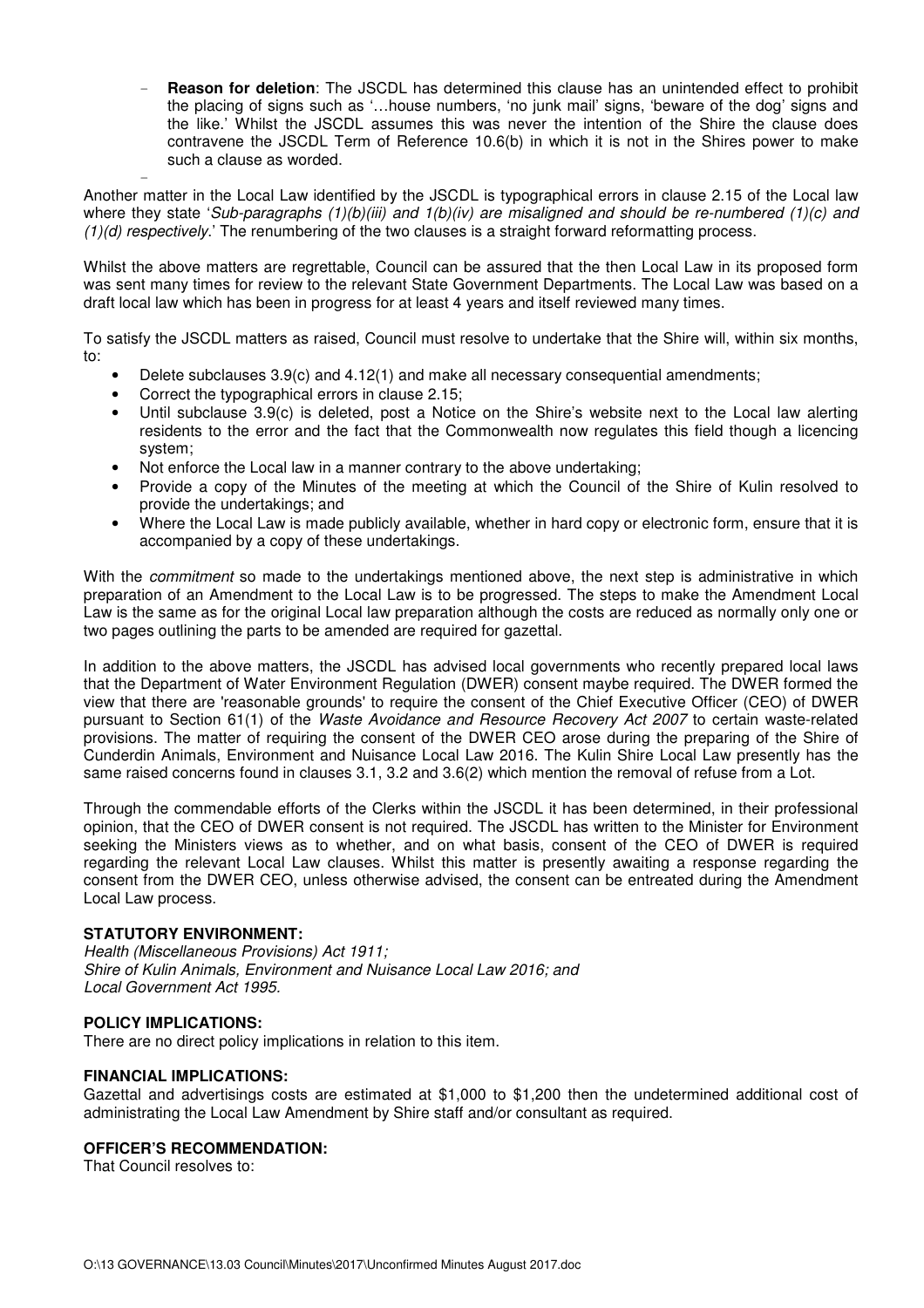- 1. Accept the correspondence from the Chair of the Joint Standing Committee on Delegated Legislation The Honourable Ms Emily Louise Hamilton MLA in relation to the Shire of Kulin Animal, Environment and Nuisance Local Law 2016;
- 2. Undertake the requirement to delete subclauses 3.9(c) and 4.12(1) and that the subclauses of clause 2.15 is reformatted from subclause  $1(b)(iii)$  to  $(1)(c)$  and subclause  $1(b)(iv)$  to  $(1)(d)$  as provided in ATTACHMENT A and any such consequential amendments arising from the undertakings be completed within six months of the date of the letter of ATTACHMENT A or longer as approved by the Chair of the Joint Standing Committee on Delegated Legislation if so requested by Council and giving good cause;
- 3. Undertake the following requirements being:
	- a. that until clause 3.9(c) is deleted, a notice will be posted on the Shire's website next the Shire of Kulin Animal, Environment and Nuisance Local Law 2016 alerting residents to the error and the fact that the Commonwealth now regulates this field through a licensing system;
	- b. that the Shire of Kulin Animal, Environment and Nuisance Local Law 2016 will not be enforced<br>in a manner contrary to the undertakings given in as detailed in ATTACHMENT A: in a manner contrary to the undertakings given in as detailed in
	- c. that where the Shire of Kulin Animal, Environment and Nuisance Local Law 2016 is made publicly available in hard copy and/or electronic form, it shall be accompanied by a copy of the Councils commitment to the undertakings.
	- d. that Shire of Kulin will furnish a copy of the minutes of this Ordinary Meeting of Council dated 16 August 2017 to the Joint Standing Committee on Delegated Legislation where the Council of the Shire of Kulin has resolved to provide these undertakings;
- 4. Authorise the Chief Executive Officer to:
	- a. Provide Council the report that addresses the preparation of a future Shire of Kulin Amendment Animal, Environment and Nuisance Local Law 2016; and
	- b. Advise the Chair of the Joint Standing Committee on Delegated Legislation of the Shire of Kulin commitment to the required undertakings as stated in this Council Resolution.

## **VOTING REQUIREMENT**

Absolute Majority

# **11/0817**

**Moved Cr Robins seconded Cr Taylor that Council resolves to:** 

- **1. Accept the correspondence from the Chair of the Joint Standing Committee on Delegated Legislation The Honourable Ms Emily Louise Hamilton MLA in relation to the Shire of Kulin Animal, Environment and Nuisance Local Law 2016;**
- **2. Undertake the requirement to delete subclauses 3.9(c) and 4.12(1) and that the subclauses of clause 2.15 is reformatted from subclause 1(b)(iii) to (1)(c) and subclause 1(b)(iv) to (1)(d) as provided in ATTACHMENT A and any such consequential amendments arising from the undertakings be completed within six months of the date of the letter of ATTACHMENT A or longer as approved by the Chair of the Joint Standing Committee on Delegated Legislation if so requested by Council and giving good cause;**
- **3. Undertake the following requirements being:**
- **a. that until clause 3.9(c) is deleted, a notice will be posted on the Shire's website next the Shire of Kulin Animal, Environment and Nuisance Local Law 2016 alerting residents to the error and the**  fact that the Commonwealth now regulates this field
- **b. that the Shire of Kulin Animal, Environment and Nuisance Local Law 2016 will not be enforced in a manner contrary to the undertakings given in as detailed in ATTACHMENT A;**
- **c. that where the Shire of Kulin Animal, Environment and Nuisance Local Law 2016 is made publicly available in hard copy and/or electronic form, it shall be accompanied by a copy of the Councils commitment to the undertakings.**
- **d. that Shire of Kulin will furnish a copy of the minutes of this Ordinary Meeting of Council dated 16 August 2017 to the Joint Standing Committee on Delegated Legislation where the Council of the Shire of Kulin has resolved to provide these undertakings;**
- **4. Authorise the Chief Executive Officer to:**
- **a. Provide Council the report that addresses the preparation of a future Shire of Kulin Amendment Animal, Environment and Nuisance Local Law 2016; and**
- **b. Advise the Chair of the Joint Standing Committee on Delegated Legislation of the Shire of Kulin commitment to the required undertakings as stated in this Council Resolution.**